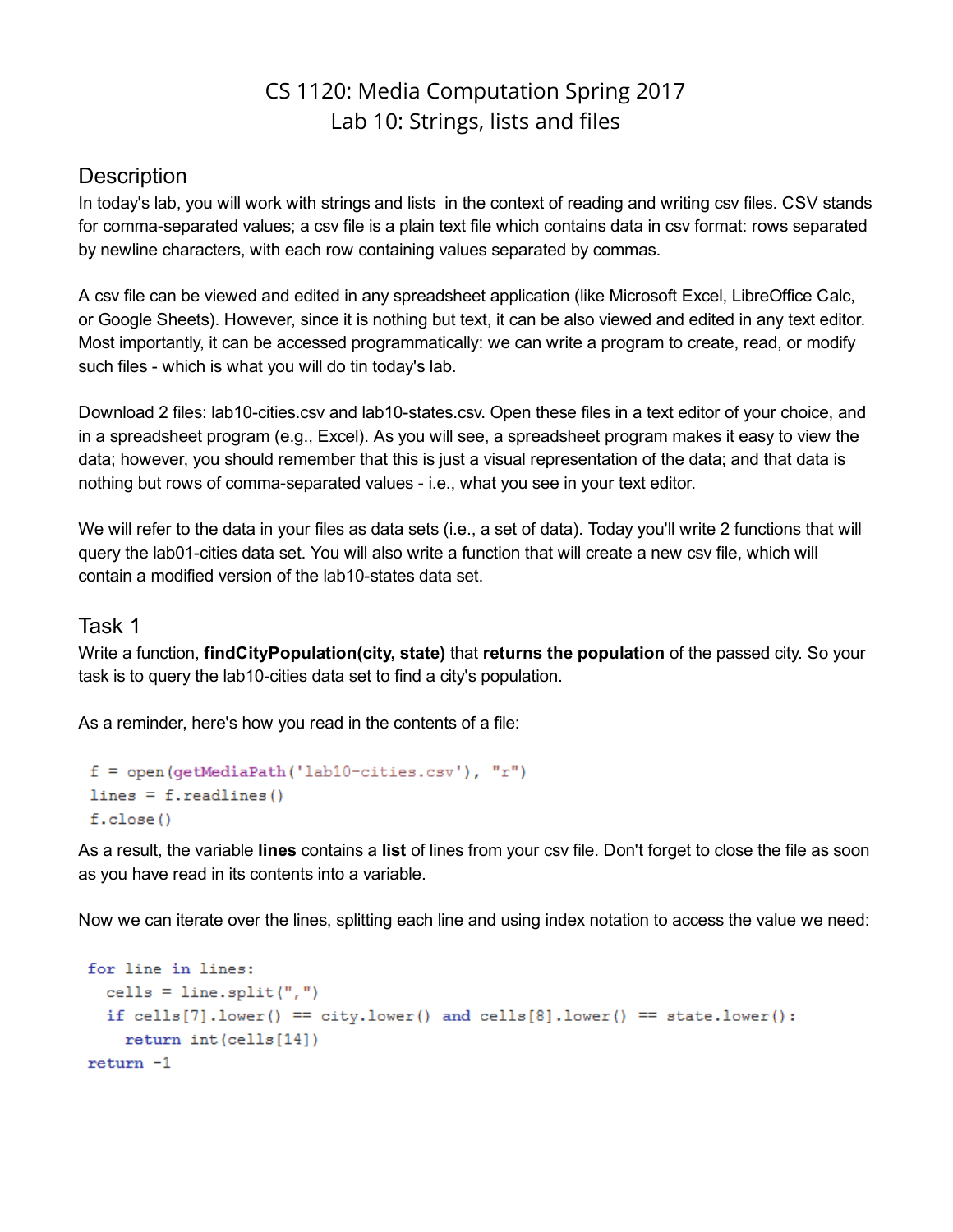Pay attention that we convert the value and the passed argument to lowercase:this makes our function a little more flexible: we may not know or care how the city is recorded in the data set (lowercase or. title case or. uppercase, etc.).

Returning -1 if the value was not found is good practice: our code will expect an integer, and -1 will signal an error, which we can then handle (display an error message, ask for input again, etc.)

Test your function on several names. Pay attention to how cities are listed in the data set (e.g., "Waterloo" is "Waterloo city").

### Task 2

Write a function, **findLargestCityInState(state)** that prints the name and population of the city with the largest population in a state. For example:

```
>>> findLargestCityInState('iowa')
The city with the largest population in iowa is Des Moines city with a population of 207510
>>> findLargestCityInState('new york')
The city with the largest population in new york is New York city with a population of 8405837
\gg
```
So your task is to query the lab10-cities data set to find the city with the largest population in a given state.

In this case, you will need to keep track of two variables, which you initialize before you start your iteration:

 $city = "$ city population  $= 0$ 

Use the last column for the population value: POPESTIMATE2013. Also, you will need to add one more test: the data set contains records for counties - we don't need those. So check that the name of the "city" does not contain the word "county" (otherwise your largest "city" in Iowa will be Polk county.

```
if cells[8]. lower() == state. lower() and 'county' not in cells[7]. lower():
  population = int(cells [14])
```
Remember: we are dealing with text - so the data we have read in from the file is strings. Therefore, before we can do any arithmetic operations on values that appear to be numbers, we should convert them to the appropriate data type - hence, we use  $int(cells[14])$ .

To find the largest population, use the same approach we used to find the largest sample value. However, you cannot use the max() function because you need to check explicitly if the value at the current step is greater than the running maximum, and if so - update the city name too!

# Task 3 Write a function, updateStateFile()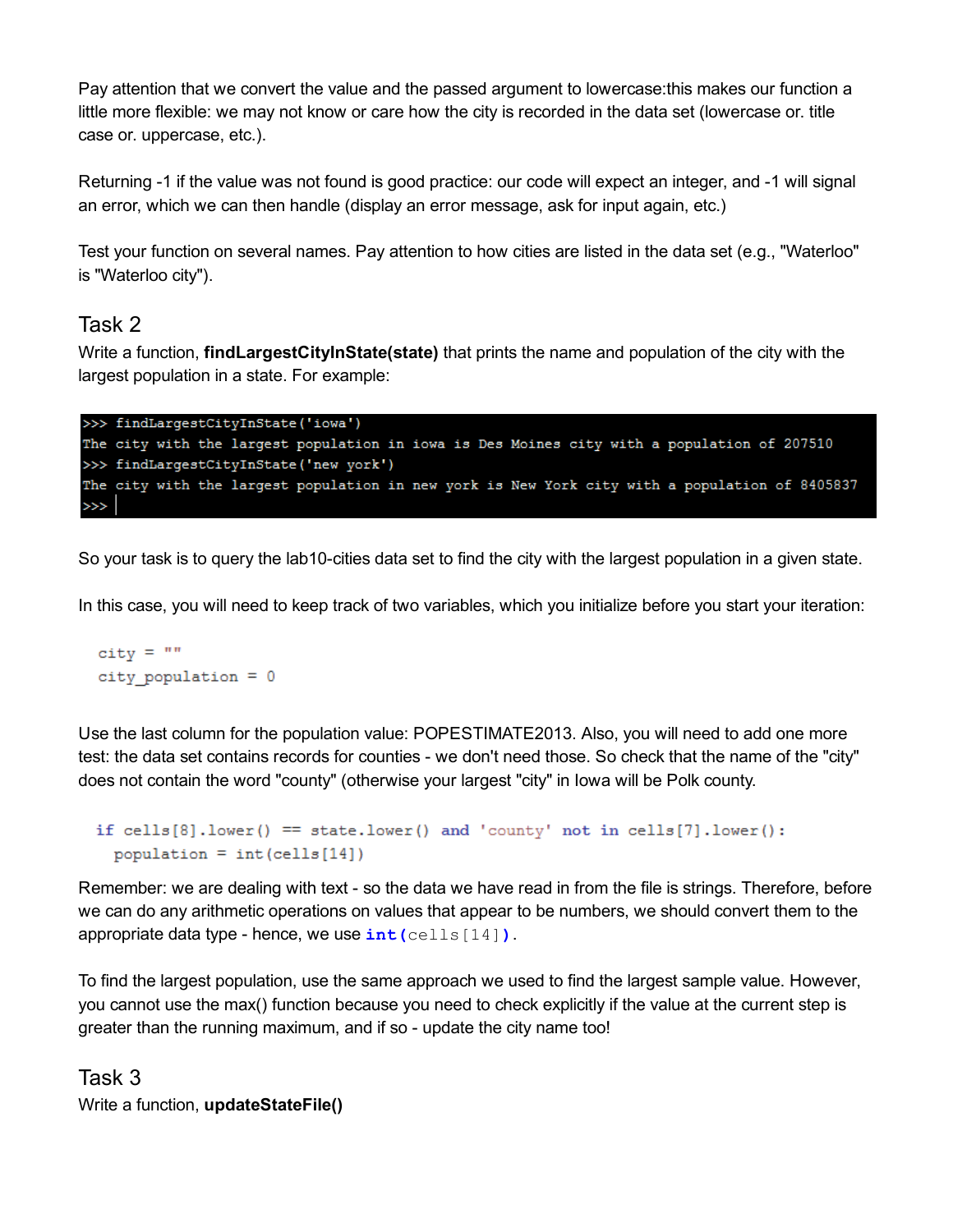In this function, you will create a new csv file that will contain a modified version of the lab10-states data set. YOu will add the following columns to the data set:

LARGEST CITY: the name of the city with the largest population in the state LARGEST\_CITY\_POPULATION: the population of that city STATE PERCENTAGE: the percentage of the state population in the country's total population CITY PERCENTAGE: the percentage of the city population in the country's total population

For example, according to our data, the population of the state of New York is 15,411,151. The largest city is "New York city" (casing as per data set) with a population of 8,405,837. The state's population accounts for which accounts for 6.23% of the total population, whereas the population of the city accounts for 2.66% of the total population (percentages are rounded to two decimal places).

Implementation. Here's our algorithm:

1. create an empty list (list A) to hold the new data set

2. calculate the total population and store it in a variable. It's best to write a helper function for this, so you can call it from your main function (see implementation tips below)

total =  $getTotalPopulation() * 1.0$ 

2.1. We multiply the result by 1.0 to convert the data type to a float: we will be using this to calculate percentages, so we don't need integer division.

- 3. read in the current dataset into a list (list B)
- 4. iterate over the data (list B):
	- 4.1. remove the newline character from the current line:

```
for line in lines:
 line = line.strip() #remove the new line character ("\n")
```
4.2. split the line into a list (just like you did in the previous functions)

```
cells = line.split(",")
```
4.3. check if we are at the header row; if so - append the new column titles:

```
if cells [0] == "SUMLEV":cells.append("LARGEST CITY")
  cells.append("LARGEST CITY POPULATION")
  cells.append("STATE PERCENTAGE")
  cells.append("CITY_PERCENTAGE")
else:
```
4.4. for all other rows: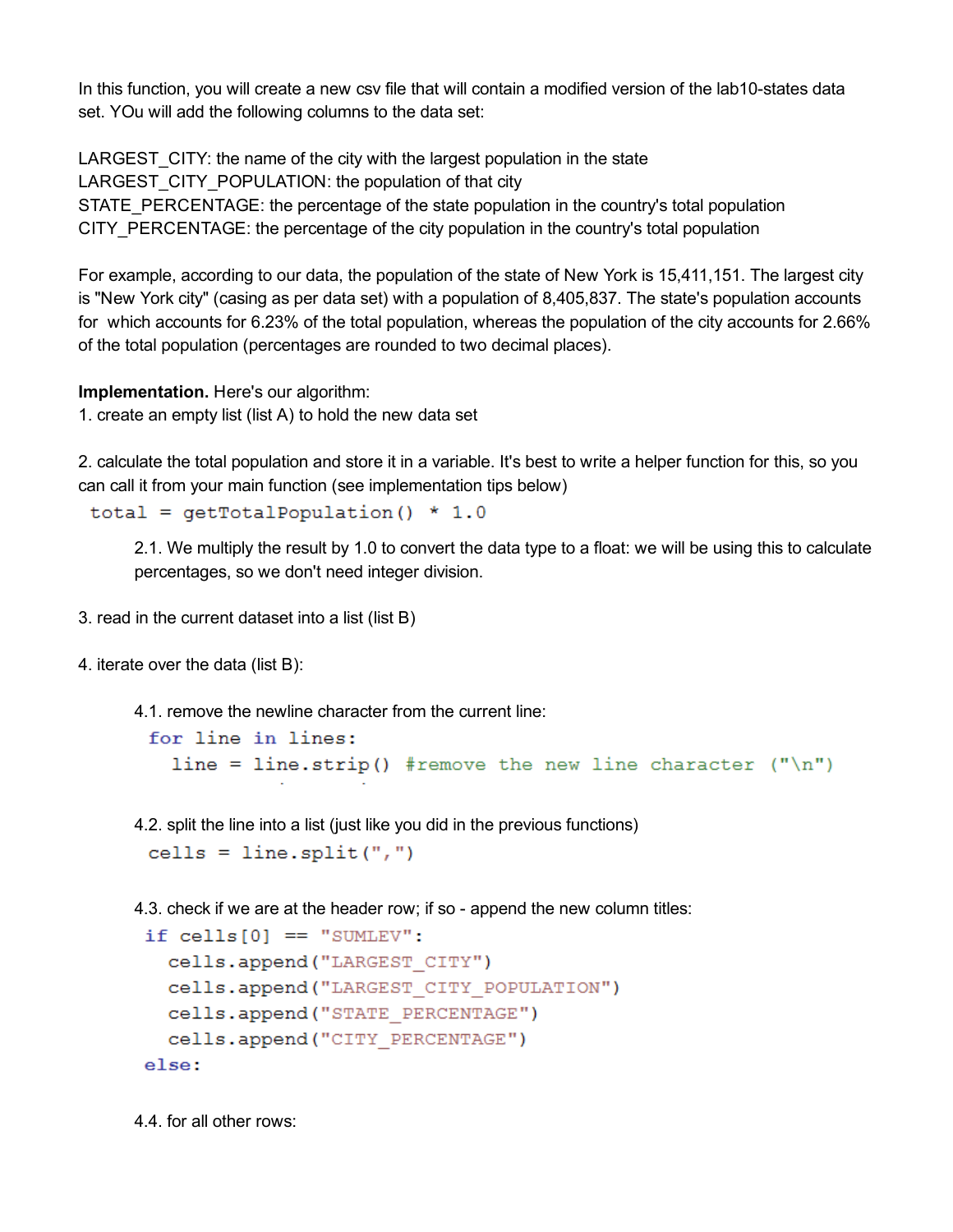4.4.1. Get the values you will need:

```
population = int(cells [5])state = \text{cells}[4]
```
4.4.2. Inform the user what row you are processing:

```
print ("Processing " + state)
```
4.4.3. Modify the function that finds the largest city. Our previous version printed a string which is not very useful in this scenario. Let's make it into a more useful "building block": remove the print statement and instead add a return statement that returns a list the has 2 values: the city name and its population: (note the square brackets)

```
def findLargestCityInState(state):
  2.2.2.2.2return [city, city population]
```
4.4.4. Now use the modified function to get the data we need:

```
city data = findLargestCityInState(state)
city = city data[0]city_population = int(city_data[1])
```
4.4.5. Calculate the percentages:

```
state pop percent = population / total * 100
city pop percent = city population / total * 100
```
4.4.6. And append the new values, converting the integers and floats back to strings (we'll need them to be strings when we call the join() method)::

```
cells.append(city)
cells.append(str(city population))
cells.append(str(state pop percent))
cells.append(str(city pop percent))
```
4.5. Append your current list of cells to the new data list (list A):

```
newdata.append(cells)
```
5. After the iteration, write the new data to a new file: